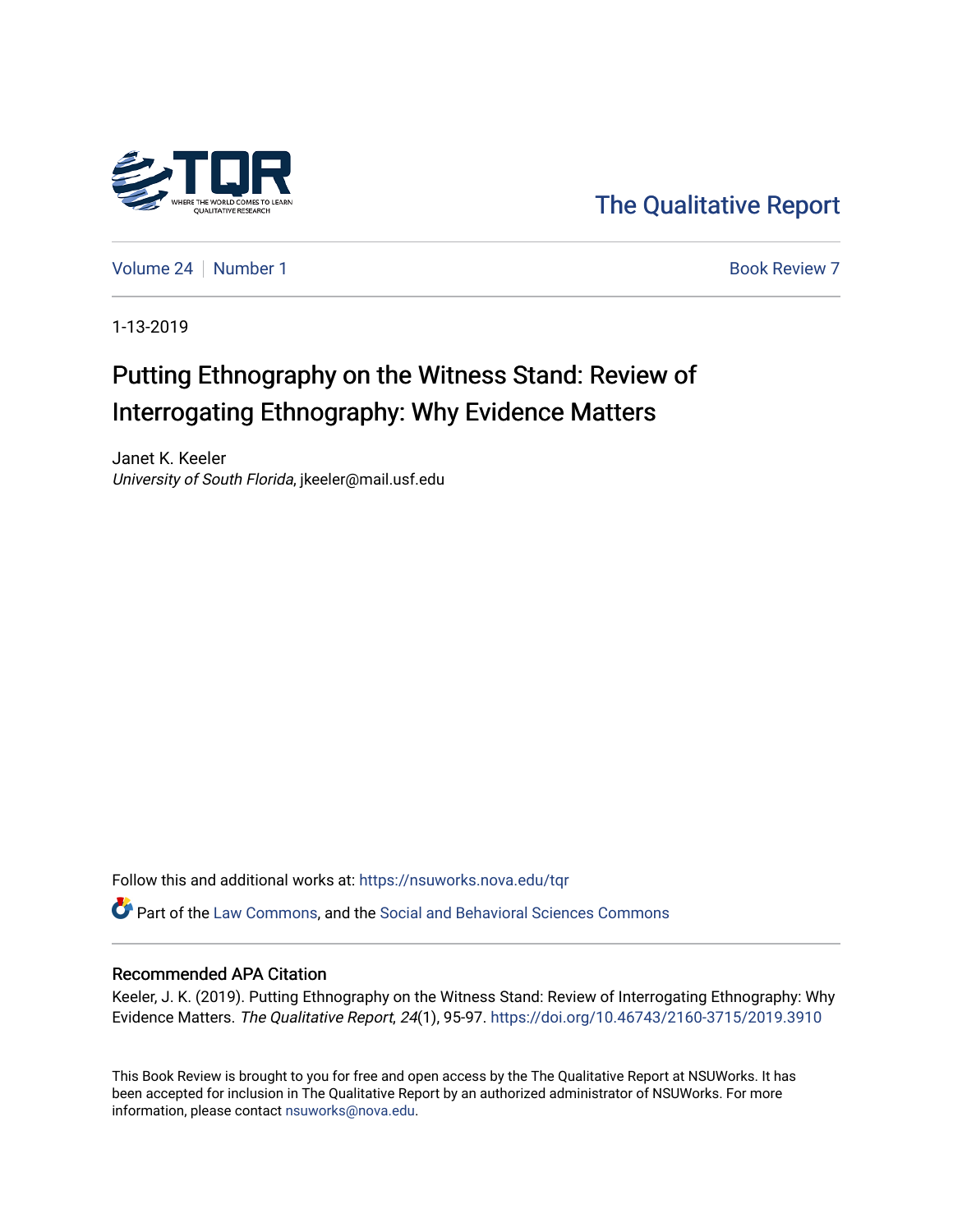# **Qualitative Research Graduate Certificate** Indulge in Culture Exclusively Online . 18 Credits **LEARN MORE**

### Putting Ethnography on the Witness Stand: Review of Interrogating Ethnography: Why Evidence Matters

#### Abstract

Lawyer, historian and author Steven Lubet's Interrogating Ethnography: Why Evidence Matters puts several well-known urban ethnographies on the figurative witness stand and finds that some don't hold up to legal (and journalistic) scrutiny. The author encourages social science researchers to employ factchecking techniques to increase the veracity of their work. While Lubet praises social science researchers for their altruistic missions and painstaking data collection in the field he finds follow-up research often lacking. He recognizes that ethnographers do not want to be the adversaries of marginalized subjects but believes that more rigorous vetting of data is crucial to the survival of ethnography as a respected research method. His book provides a blueprint to achieve what he says is needed credibility.

#### Keywords

Ethnography, Book Review, Fact-Checking, Law, Journalism

#### Creative Commons License



This work is licensed under a [Creative Commons Attribution-Noncommercial-Share Alike 4.0 International](https://creativecommons.org/licenses/by-nc-sa/4.0/)  [License](https://creativecommons.org/licenses/by-nc-sa/4.0/).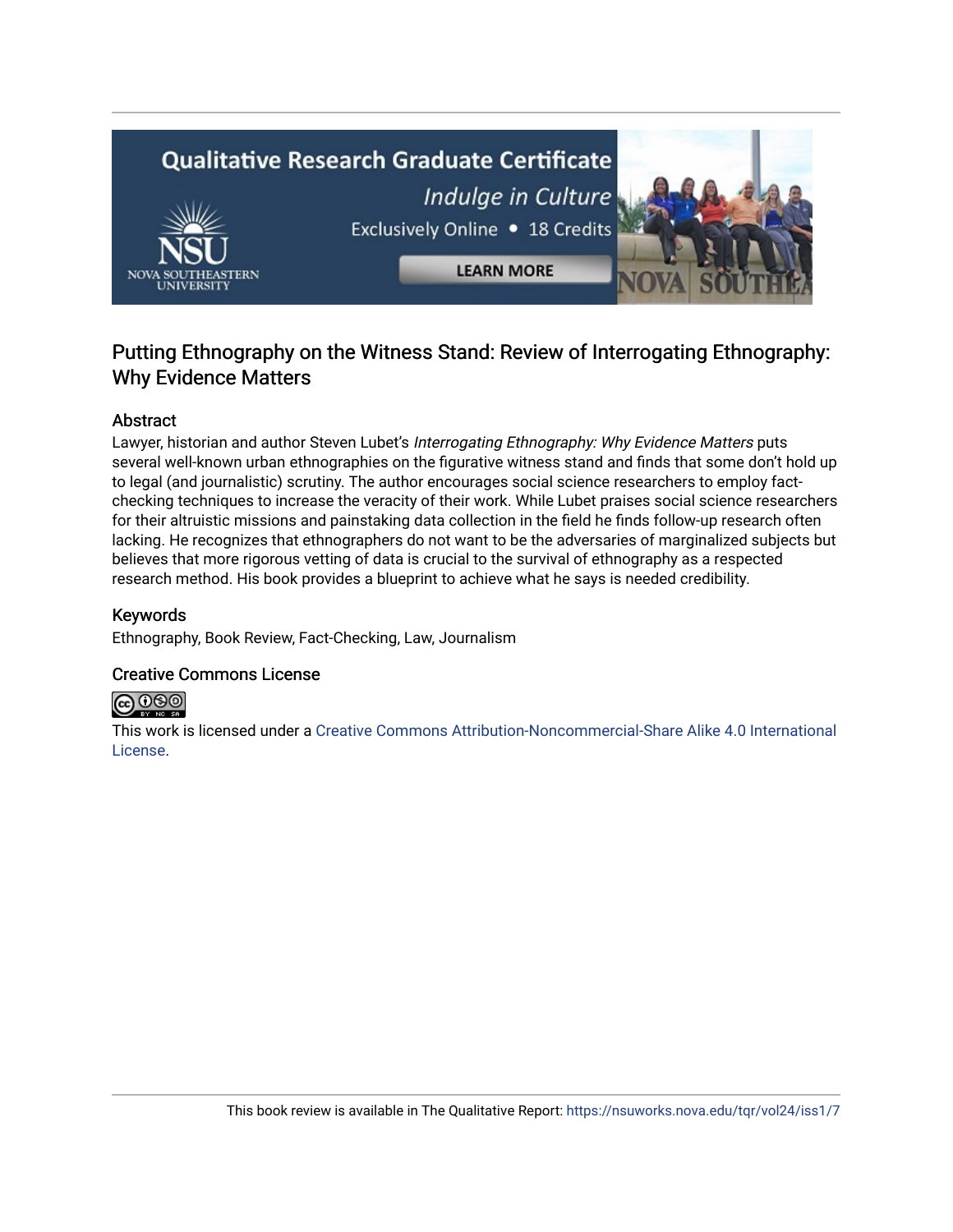

## **Putting Ethnography on the Witness Stand: Review of Interrogating Ethnography: Why Evidence Matters**

Janet K. Keeler University of South Florida, Tampa, Florida, USA

*Lawyer, historian, and author Steven Lubet's Interrogating Ethnography: Why Evidence Matters puts several well-known urban ethnographies on the figurative witness stand and finds that some don't hold up to legal (and journalistic) scrutiny. The author encourages social science researchers to employ fact-checking techniques to increase the veracity of their work. While Lubet praises social science researchers for their altruistic missions and painstaking data collection in the field, he finds follow-up research to be frequently lacking. He recognizes that ethnographers do not want to be the adversaries of marginalized subjects but believes that more rigorous vetting of data is crucial to the survival of ethnography as a respected research method. His book provides a blueprint to achieve what he says is needed credibility. Keywords: Ethnography, Book Review, Fact-Checking, Law, Journalism*

Lawyer, historian, and author Steven Lubet believes that skepticism and fact-checking are lacking in the ethnographer's toolkit. Grbch (2013) asserts that amplifying the voices of marginalized peoples is a hallmark of critical ethnography. But in his new book, *Interrogating Ethnography: Why Evidence Matters*, Lubet (2018) argues that researchers open their work to questions of validity when they don't fact-check data, but rather take whatever anyone says at face value. Social science researchers who tend toward ethnography to study the experiences of everyday people may bristle at this idea, but Lubet believes that more rigorous vetting of data is crucial to the survival of ethnography as a respected research method. He is not recommending that researchers become adversaries of their sources, but he does encourage uncompromising peer review to bring more quality to results.

In *Interrogating Ethnography: Why Evidence Matters,* Lubet scrutinizes several published urban ethnographies through a legal lens with an assist from journalism ethics. Cramer and McDevitt (2004) write that while journalists do not describe their work as ethnographic, they share a mission with social scientists to portray real life by giving voice to the voiceless. Where they deviate is that the journalist (and the lawyer, according to Lubet) relies on official sources to verify subject accounts. If a source says he witnessed a murder on a certain day in a certain area, police records, for instance, can verify that a murder actually happened. Lubet writes that social science researchers don't always take this extra step, portraying source accounts as facts when they sometimes aren't. He calls for ethnographers to be transparent when presenting data, making sure to identify second-hand reports and rumors or folklore. It is the researcher's responsibility, he writes, to explain to the audience why dubious or unchecked information is included and then why it is important.

Lubet puts several urban ethnographic works on the figurative witness stand and finds that some don't hold up under legal scrutiny. He embarked on his study of urban ethnographies by first reading Alice Goffman's *On the Run: Fugitive Life in an American City*, a 2015 book in which the author tells the story of her six-year immersion in a poor black community in Philadelphia. The book was widely praised in reviews in the *New York Times* and the *New Yorker*. After reading it, Lubet became skeptical of some of the stories and did what a lawyer or journalist would do; he scoured newspapers and public records for corroborating evidence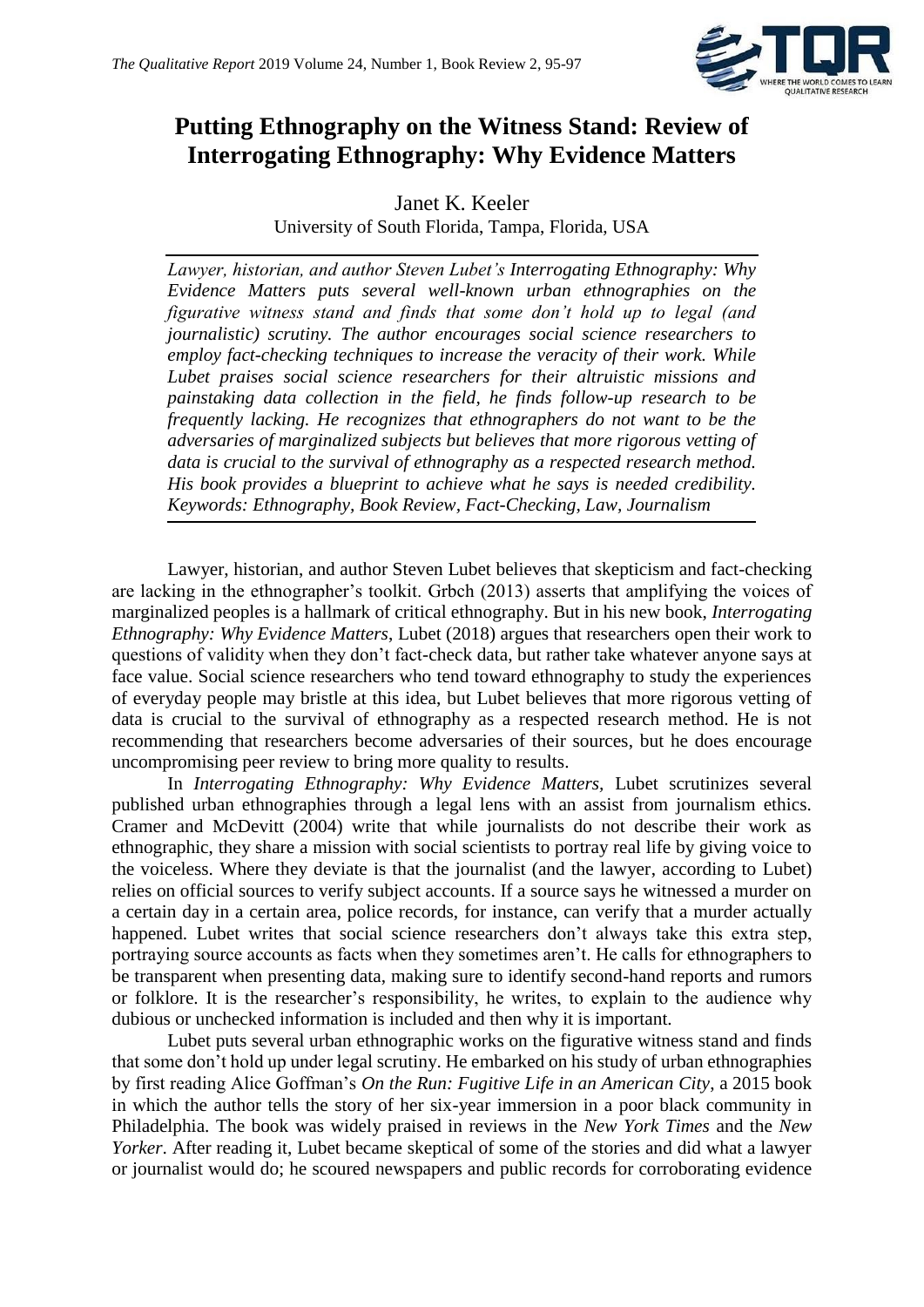of parole violations, drug dealing arrests and hospital visits, among other accounts of contact with authority.

It seemed that Goffman's account of social reality had been influenced by her identification with her subjects, while her progressive agenda (which I happen to share) had compromised her objectivity. It made a riveting read, but was it valid social science? (Lubet, 2018, p. xii)

He finds similar inconsistencies in other research, specifically *\$2.00 A Day: Living on Almost Nothing in America* by Kathryn Edin and Luke Shaefer, which he dissects with legal precision. Edin and Shaefer's 2016 book was named a *New York Times* notable book of the year and was reviewed favorably in the *Washington Post*. Lubet's attempts to fact-check some of the stories told by subjects in the book were thwarted by pseudonyms for people and businesses. Anecdotally, the stories are powerful, but he doesn't know if they actually occurred because they can't be corroborated; experts he consulted were also dubious. He writes that the ethnographer's heavy reliance on anonymous sources, though widely accepted in the field, risks false-positive findings. Rigorous scrutiny by a third-party reviewer with access to all data, including actual identities, would strengthen veracity. This approach could bring concern from university Institutional Review Board (IRB) committees, which focus heavily on protecting sources' identity to shield them from harm.

Lubet praises the dynamism that ethnographic research brings to the understanding of social phenomenon. At many points in the book, he gives kudos to ethnographers for the amount of time that they spend observing and listening to sources in the field. He understands the intensity of the work and also that one of the inherent characteristics of qualitative research is storytelling. Unlike quantitative research, he writes, it can't be replicated. But still, he asserts, ethnography should be rooted in the truth. "Ethnographers are not the only professionals who must wrestle with the credibility of their sources, but many have expressed reluctance to question their informants" (Lubet, 2018, p. 51). Some researchers might push back and ask Lubet whose version of the truth holds the most sway: the person on the street or the person in power?

Lubet's skepticism of ethnography mostly revolves around his belief that the audience only has the ethnographer's words to go by and that the researcher's dedication to protecting the anonymity of subjects supersedes fact-checking. Many ethnographers don't question their subjects' versions of stories, which could be easily done by looking at public records such as court documents and criminal records. Taking a page from the journalist's playbook could strengthen ethnography, he writes. The Society of Professional Journalists code of ethics urges journalists to "consider the motives before promising anonymity. Reserve anonymity for sources that may face danger, retribution or other harm, and have information that cannot be obtained elsewhere. Explain why anonymity was granted" (Society of Professional Journalists, 2004). Harrower (2012) finds that even when reporters use anonymous sources, their editors know the identity of them, and it is quite likely that the news organization's researchers have done background checks on the sources too. In ethnography, it appears only the researcher knows the identity of the sources. According to Lubet, this exposes the work to questions of validity.

Hammersely (2018) finds that the lack of a narrow definition of ethnography threatens the future of the research method. Hammersley does not address fact-checking and leans more toward accepting the meanings that participants give at face value about themselves and their environments. In essence, their stories are their stories and it is not the researcher's responsibility to be judge and jury. Lubet, not surprisingly, differs on that assessment. He writes that reforms in accuracy, candor and documentation will bring ethnography "in line with